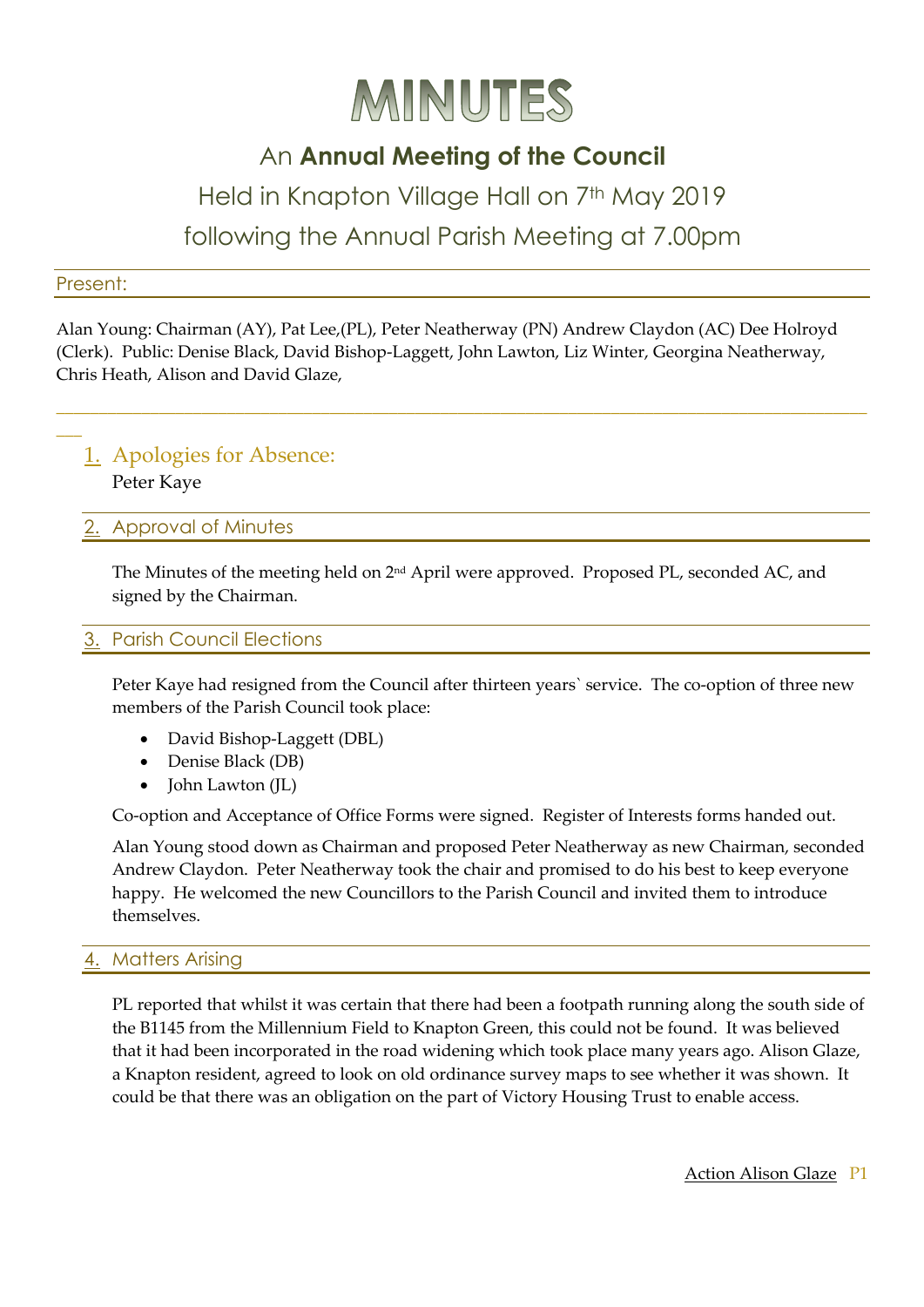## Finance: Audit and Cash Book

- 1. A report had been given at the Annual Parish Meeting.
- 2. Cheques were signed for £400 (insurance premium) £183.15 (clerk and office) and £800 (ALS Lawns and Fencing – work on playground equipment).
- 3. Audit and Cash book were signed by the Chairman, the Clerk and Parish Councillor (J).

## Purchase of Defibrillator

The Fete Committee would fund this (about £2500). The Village Hall Committee were happy for it to be sited on the east wall of the hall; power was available via the Ladies Cloakroom. The annual running cost of approximate £7 would be met by the Village Hall Committee. Annual maintenance cost of £135 (Community Heartbeat Trust) to be met by the Parish Council. It was hoped the defibrillator could be in place by the end of June. A local First Responder had been approached about holding training courses. An announcement would go in the Knapton News. Good signage should be in place.

## Installation of new Playground Equipment:

NNDC Grants of £11,817 had been received. Equipment had been donated, restored and placed on the playground. This was currently fenced off. It was agreed that:

- 1. Until restoration was complete the entire play area should be fenced off
- 2. New fencing would be very costly. Fencing had originally been installed to keep dogs off the play area. Dogs should not be on the field. Installation of a dog bin near the area was suggested, but might encourage people to bring dogs on. JL would research regulation re playground fencing, to see whether a low, dog proof fence, was acceptable. It was agreed that the gate for Hall Lane could be locked if there was concern about children getting onto the road.
- 3. PL believed that the slide could be refurbished. Costs would be considerably less than for a new slide. A surrounding mound might have to be installed.
- 4. ROSPA charges for inspection increased substantially if not completed by the end of June. PN therefore press for a six week time scale for the work.

## Proposed re-naming of School Close

To go on the June Agenda. A suggestion was made of Robinson Loke after Mrs Robinson, who had given so generously to the village

### Correspondence received

Had been circulated.

### Any other business

- 1) PL said mowing of the path to Mundesley was being continued (already agreed). It was hoped that footfall would eventually remove the need for cutting.
- 2) DB raised the question of individual responsibilities of Parish Councillors and after a discussion the following has been agreed:
- M.A.D.R.A. Andrew Claydon